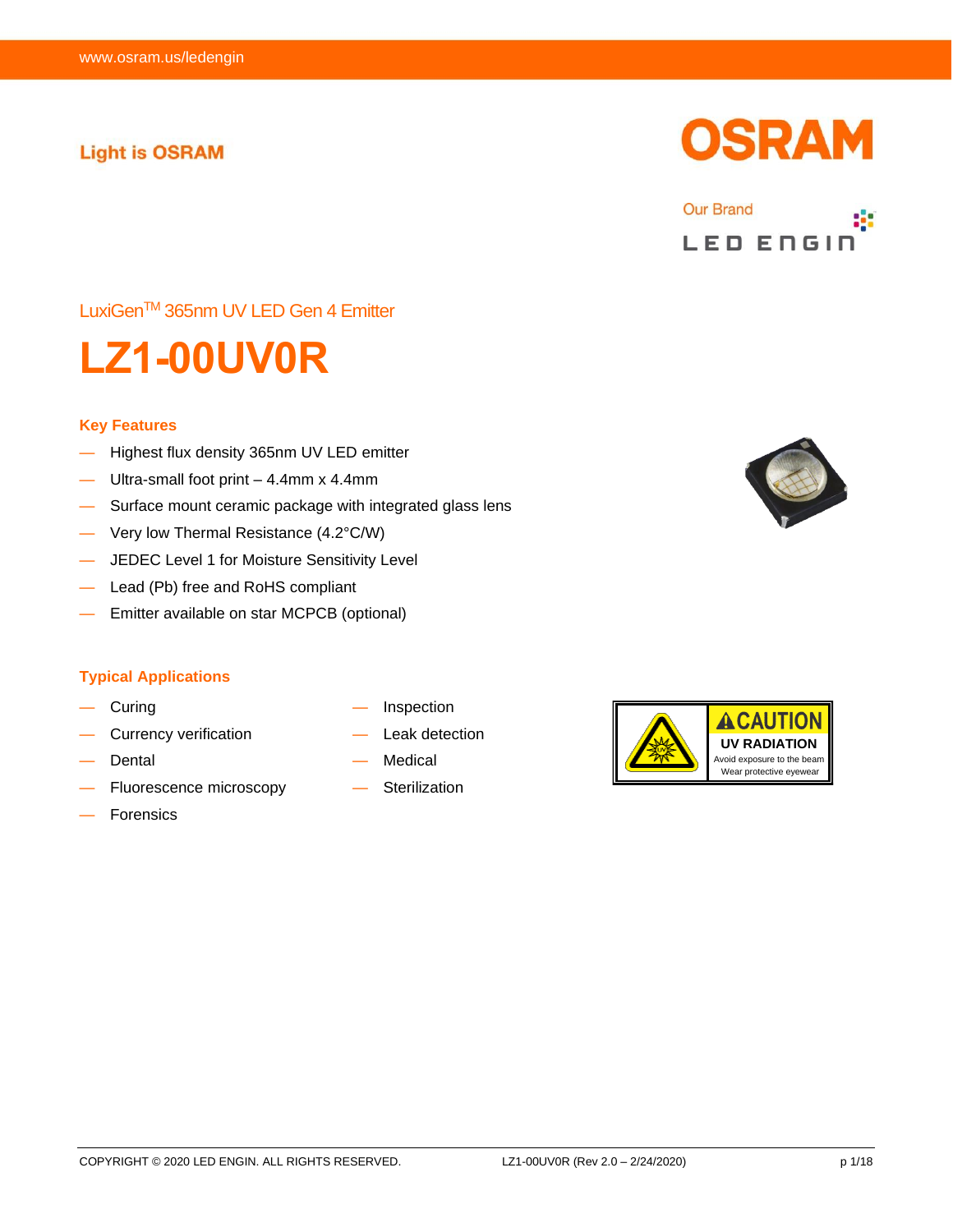# **Part number options**

## **Base part number**

| Part number                                    | <b>Description</b>                                |  |
|------------------------------------------------|---------------------------------------------------|--|
| LZ1-00UV0R-xxxx                                | LuxiGen LZ1 UV LED Emitter                        |  |
| LZ1-10UV0R-xxxx                                | LuxiGen LZ1 UV LED Emitter on Standard Star MCPCB |  |
| LZ1-30UV0R-xxxx*                               | LuxiGen LZ1 UV LED Emitter on Mini MCPCB          |  |
| *This part number is available on request only |                                                   |  |

#### **Bin kit option codes**

# **UV, Ultra-Violet (365nm)**

| Kit Number suffix | Min flux Bin | Color Bin Range | Description                                   |
|-------------------|--------------|-----------------|-----------------------------------------------|
| 0000              | М1           | U0 – U0         | Flux bin M1 and above; wavelength U0 bin only |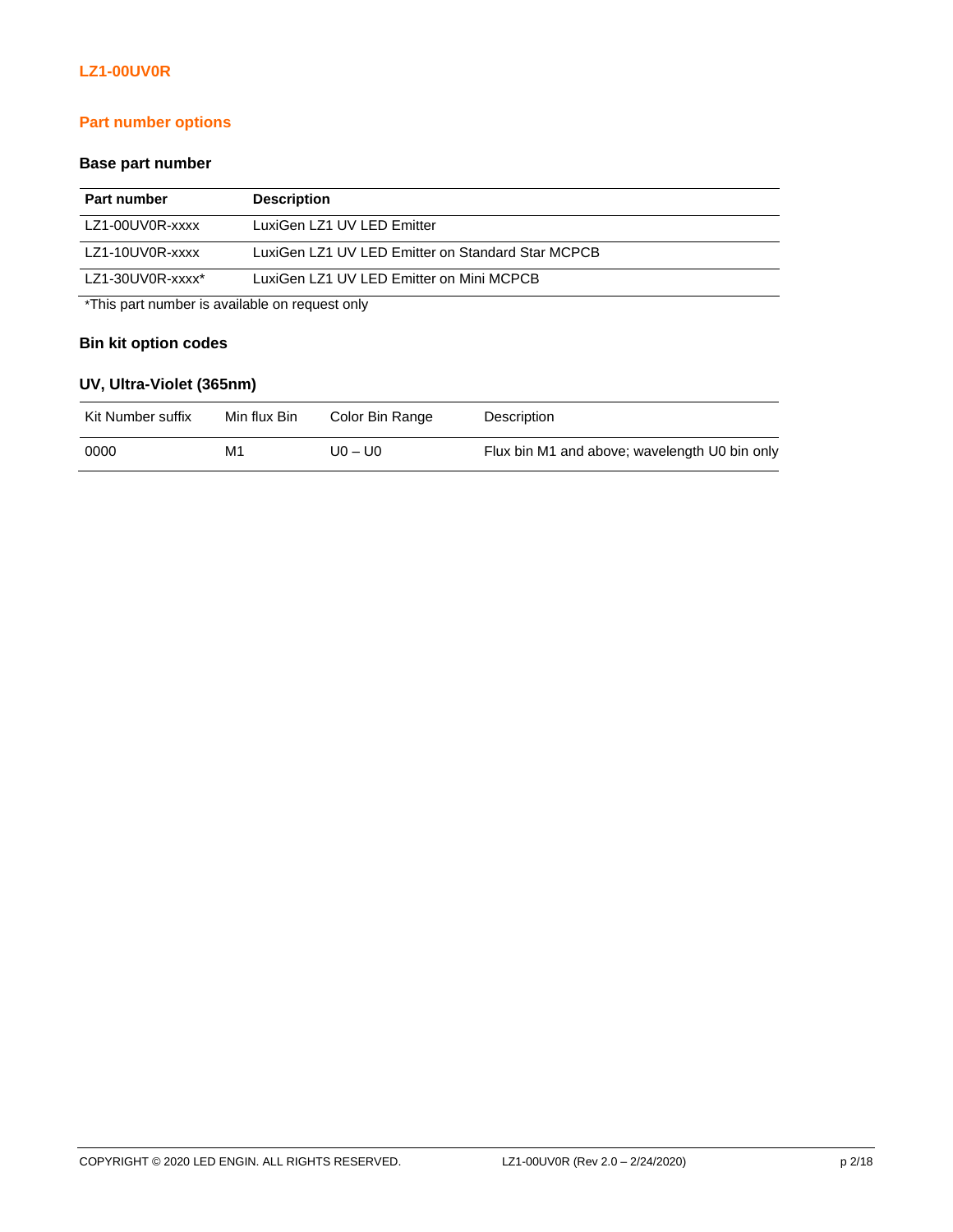# **Radiant Flux Bins**

|                 | Table 1:              |                       |
|-----------------|-----------------------|-----------------------|
|                 | <b>Minimum</b>        | <b>Maximum</b>        |
|                 | Radiant Flux (Φ)      | Radiant Flux (Φ)      |
| <b>Bin Code</b> | @ $F = 700mA^{[1,2]}$ | @ $F = 700mA^{[1,2]}$ |
|                 | (mW)                  | (mW)                  |
| M1              | 1100                  | 1375                  |
| N <sub>1</sub>  | 1375                  | 1760                  |

Notes for Table 1:

1. Radiant flux performance guaranteed within published operating conditions. LED Engin maintains a tolerance of ± 10% on flux measurements.

#### **Peak Wavelength Bins**

|                 | Table 2:                          |                                   |  |
|-----------------|-----------------------------------|-----------------------------------|--|
|                 | <b>Minimum</b>                    | <b>Maximum</b>                    |  |
| <b>Bin Code</b> | Peak Wavelength (λ <sub>P</sub> ) | Peak Wavelength (λ <sub>P</sub> ) |  |
|                 | @ $I_F = 700mA^{[1]}$             | @ $I_F = 700mA^{[1]}$             |  |
|                 | (nm)                              | (nm)                              |  |
| U0              | 365                               | 370                               |  |

Notes for Table 2:

1. LED Engin maintains a tolerance of ± 2.0nm on peak wavelength measurements.

#### **Forward Voltage Bins**

|                 | Table 3:              |                       |
|-----------------|-----------------------|-----------------------|
|                 | <b>Minimum</b>        | <b>Maximum</b>        |
| <b>Bin Code</b> | Forward Voltage (VF)  | Forward Voltage (VF)  |
|                 | @ $I_F = 700mA^{[1]}$ | @ $I_F = 700mA^{[1]}$ |
|                 | (V)                   | (V)                   |
| 0               | 3.5                   | 4.5                   |

Notes for Table 3:

1. LED Engin maintains a tolerance of  $\pm$  0.04V for forward voltage measurements.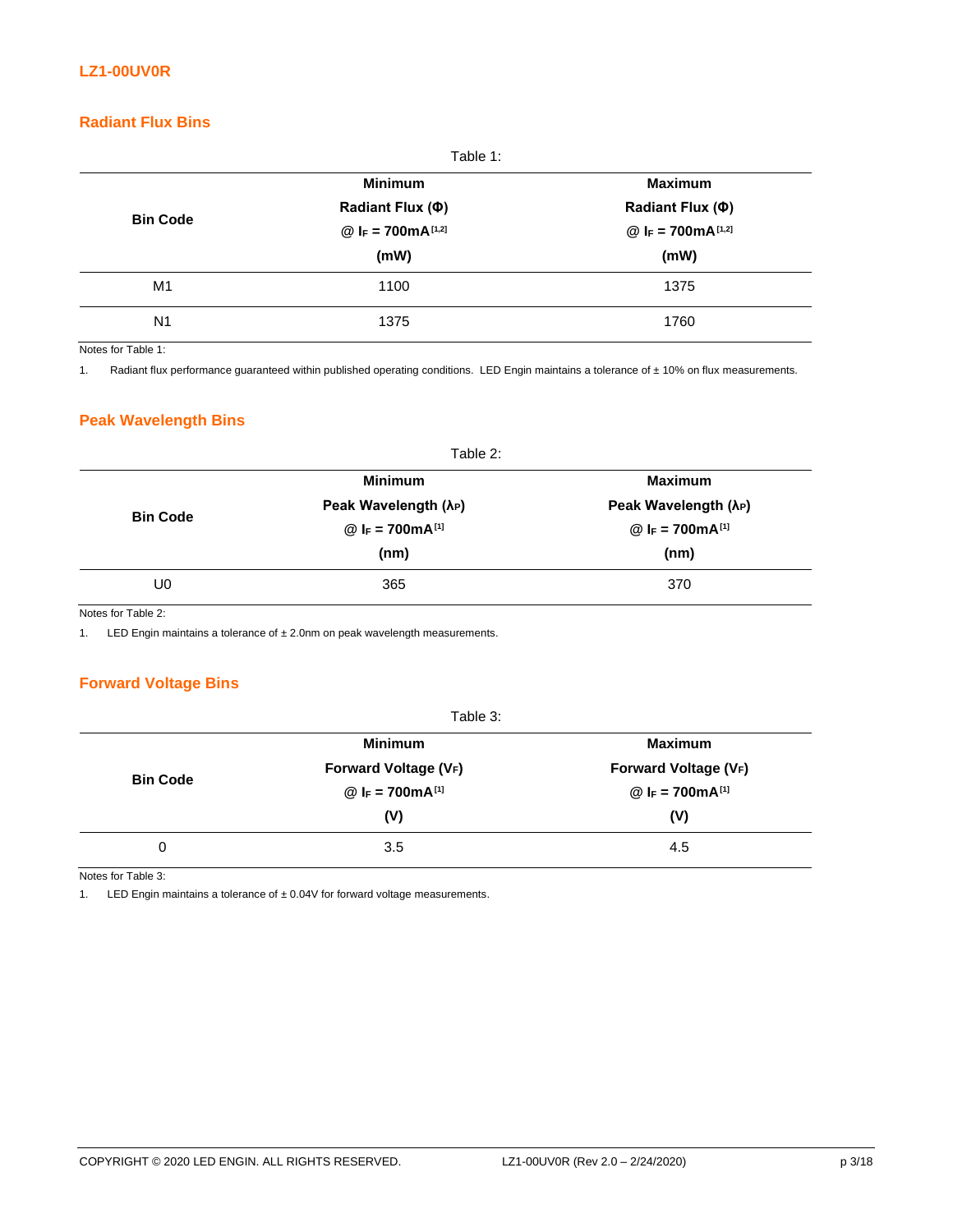#### **Absolute Maximum Ratings**

|                                            | Table 4:                    |                                                                             |      |
|--------------------------------------------|-----------------------------|-----------------------------------------------------------------------------|------|
| <b>Parameter</b>                           | Symbol                      | Value                                                                       | Unit |
| DC Forward Current <sup>[1]</sup>          | IF                          | 1000 @Tc-max 60°C<br>700 @Tc max 70°C                                       | mA   |
| Peak Pulsed Forward Current <sup>[2]</sup> | <b>IFP</b>                  | 1000                                                                        | mA   |
| Reverse Voltage                            | $V_{R}$                     | See Note 3                                                                  | V    |
| Storage Temperature                        | $T_{\text{stg}}$            | $-40 - +150$                                                                | °C   |
| Case Temperature <sup>[4]</sup>            | Tc                          | 60 @1000mA<br>70 @700mA                                                     | °€   |
| Soldering Temperature <sup>[5]</sup>       | $\mathsf{T}_{\mathsf{sol}}$ | 260                                                                         | °C   |
| Allowable Reflow Cycles                    |                             | 3                                                                           |      |
| ESD Sensitivity <sup>[6]</sup>             |                             | <b>ESD Sensitive Device</b><br>Class 0 ANSI/ESDA/JEDEC<br><b>JS-001 HBM</b> |      |
| Notes for Table 4:                         |                             |                                                                             |      |

1. Maximum DC forward current is determined by the overall thermal resistance and ambient temperature. Follow the curves in Figure 11 for *Current Derating*.

2. Pulse forward current conditions: Pulse width ≤ 10msec and duty cycle ≤ 10%.

3. LEDs are not designed to be reverse biased.

4. Case temperature measured on emitter. Max case temperature varies by drive current and is based on reliability testing for continuous mode operation.

5. Solder conditions per JEDEC 020D. See *Reflow Soldering Profile* Figure 5.

6. LED Engin recommends taking reasonable precautions towards possible ESD damages and handling the LZ1-00UV0R in an electrostatic protected area (EPA). An EPA may be adequately protected by ESD controls as outlined in ANSI/ESD S6.1.

#### **Optical Characteristics @ T<sub>C</sub> = 25°C**

| Table 5:                                   |                 |                |         |
|--------------------------------------------|-----------------|----------------|---------|
| <b>Parameter</b>                           | Symbol          | <b>Typical</b> | Unit    |
| Radiant Flux ( $@$ I <sub>F</sub> = 700mA) | Φ               | 1360           | mW      |
| Radiant Flux ( $@$ IF = 1000mA)            | Φ               | 1930           | mW      |
| Peak Wavelength <sup>[1]</sup>             | ΛP              | 365            | nm      |
| Viewing Angle <sup>[2]</sup>               | $2\Theta_{1/2}$ | 64             | Degrees |
| Total Included Angle <sup>[3]</sup>        | $\Theta_{0.9V}$ | 102            | Degrees |

Notes for Table 5:

1. This product emits intense Ultra Violet (UV) light which is harmful to human eyes. When operating the UV LED, observe IEC 62471 Risk Group 3. Avoid exposure to the beam. Wear protective eyewear.

2. Viewing Angle is the off axis angle from emitter centerline where the radiometric power is ½ of the peak value.

3. Total Included Angle is the total angle that includes 90% of the total radiant flux.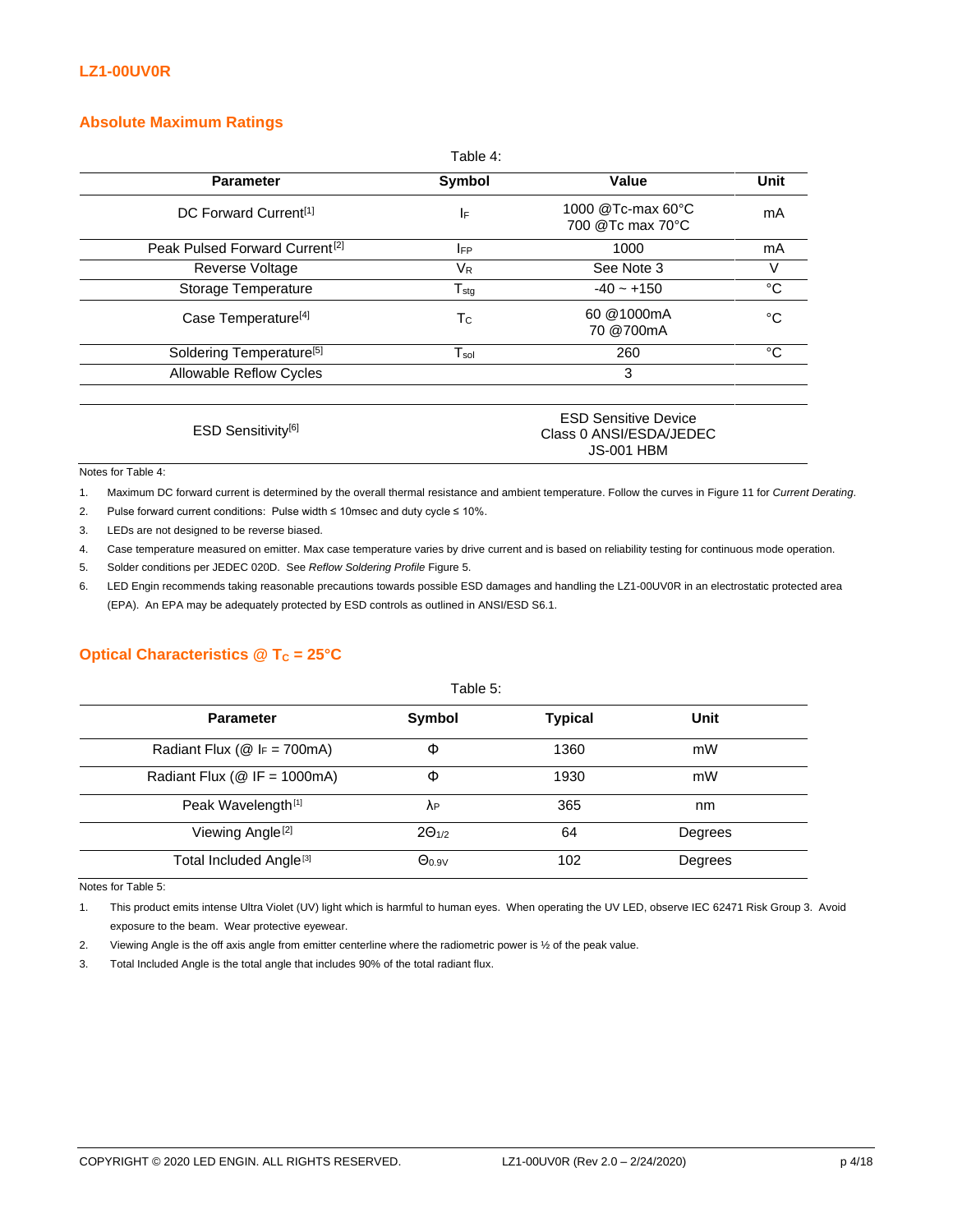## **Electrical Characteristics @ T<sub>C</sub> = 25°C**

|                                               | Table 6:                         |                |                     |  |
|-----------------------------------------------|----------------------------------|----------------|---------------------|--|
| <b>Parameter</b>                              | <b>Symbol</b>                    | <b>Typical</b> | Unit                |  |
| Forward Voltage ( $@$ I <sub>F</sub> = 700mA) | VF                               | 3.8            |                     |  |
| <b>Temperature Coefficient</b>                | ΔV <sub>F</sub> /ΔT <sub>J</sub> | $-2.7$         | $mV$ <sup>o</sup> C |  |
| of Forward Voltage                            |                                  |                |                     |  |
| <b>Thermal Resistance</b>                     | $R\Theta_{\text{J-C}}$           | 4.2            | °C/W                |  |
| (Junction to Case)                            |                                  |                |                     |  |

## **IPC/JEDEC Moisture Sensitivity Level**

| Table 7 - IPC/JEDEC J-STD-20D.1 MSL Classification: |  |
|-----------------------------------------------------|--|
|                                                     |  |

|       |           | <b>Soak Requirements</b> |            |                 |            |             |
|-------|-----------|--------------------------|------------|-----------------|------------|-------------|
|       |           | <b>Floor Life</b>        |            | <b>Standard</b> |            | Accelerated |
| Level | Time      | Conditions               | Time (hrs) | Conditions      | Time (hrs) | Conditions  |
|       | Unlimited | $\leq 30^{\circ}$ C/     | 168        | $85^{\circ}$ C/ |            | n/a         |
|       |           | 85% RH                   | $+5/-0$    | 85% RH          | n/a        |             |

Notes for Table 7:

1. The standard soak time includes a default value of 24 hours for semiconductor manufacturer's exposure time (MET) between bake and bag and the floor life of maximum time allowed out of the bag at the end user of distributor's facility.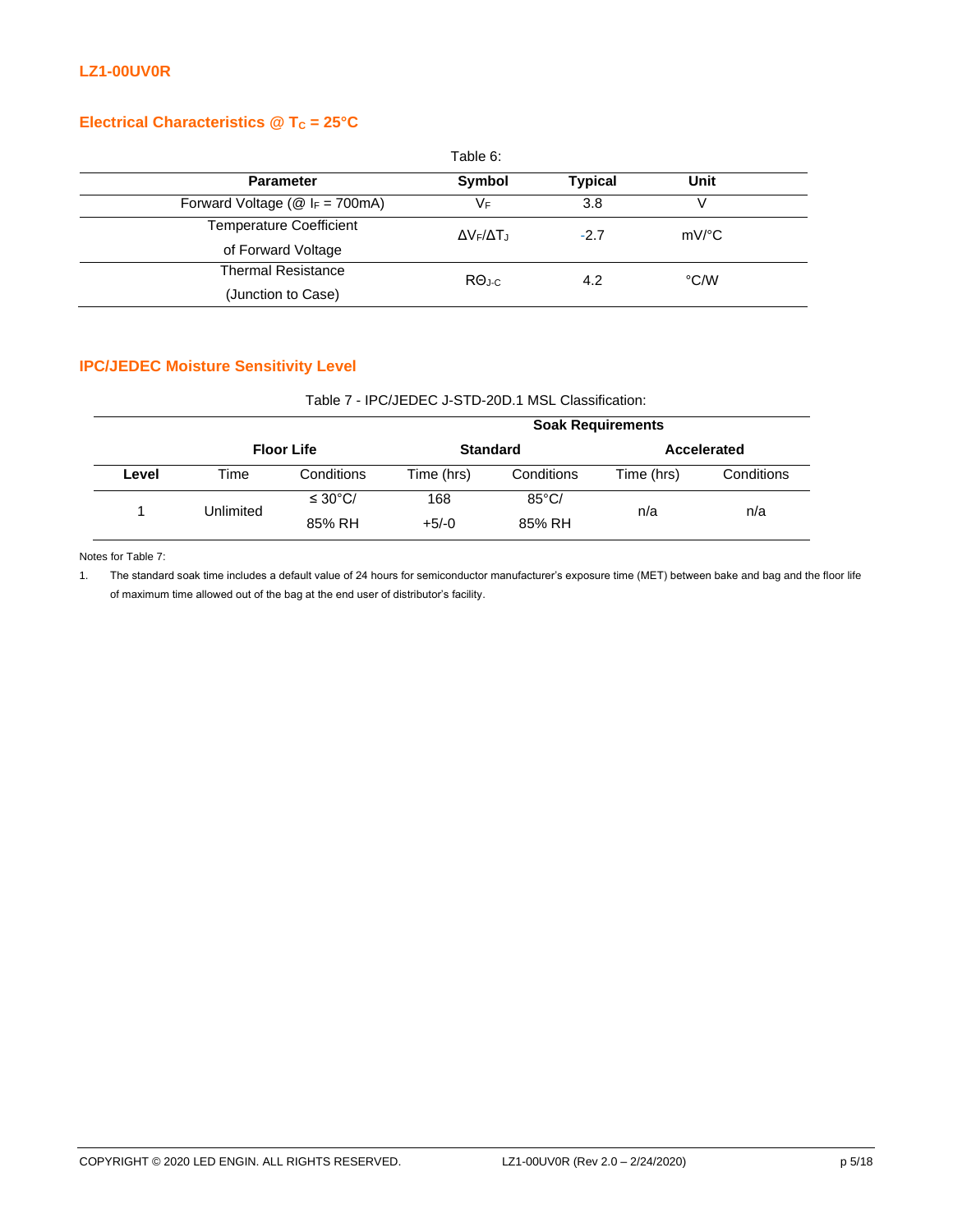# **Mechanical Dimensions (mm)**



| Pin Out        |          |  |
|----------------|----------|--|
| Pad            | Function |  |
| 1              | Anode    |  |
| $\overline{2}$ | Cathode  |  |
| 3              | Cathode  |  |
| 4              | Anode    |  |
| 5[2]           | Thermal  |  |









Notes for Figure 1:

- 1. Unless otherwise noted, the tolerance =  $\pm$  0.20 mm.
- 2. Thermal contact, Pad 5, is electrically neutral.
- $3.$  TS point = index mark.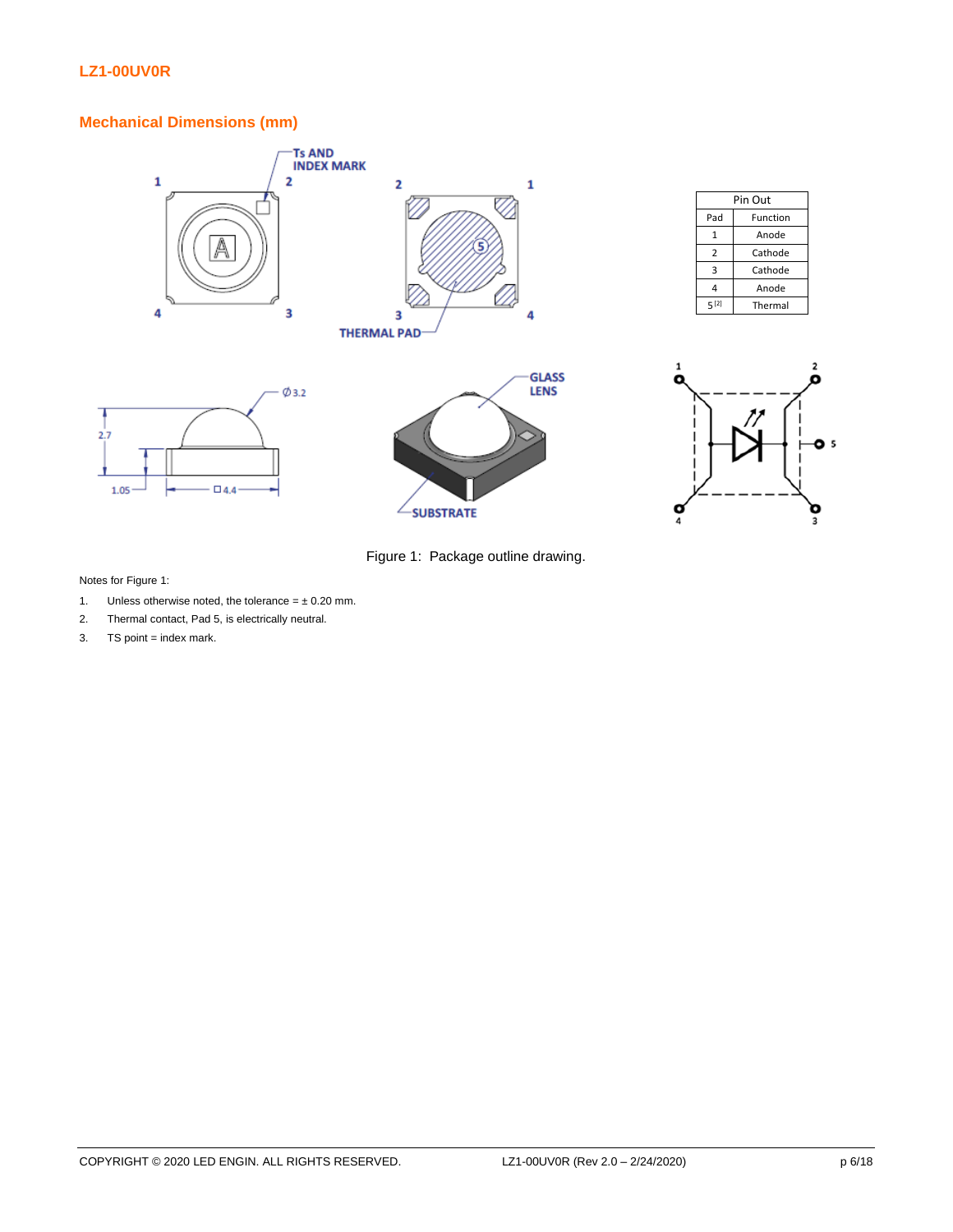#### **Recommended Solder Pad Layout (mm)**





#### Non-pedestal MCPCB Design Pedestal MCPCB Design

4X

 $0.43 \times 45.0$ 

 $\overline{2}$ 

**AY** 

2.450

 $\varphi$  3.50

3

Figure 2a: Recommended solder pad layout for anode, cathode, and thermal pad for non-pedestal and pedestal design.

Notes for Figure 2a:

- 1. Unless otherwise noted, the tolerance  $= \pm 0.20$  mm.
- 2. Pedestal MCPCB allows the emitter thermal slug to be soldered directly to the metal core of the MCPCB. Such MCPCB eliminate the high thermal resistance dielectric layer that standard MCPCB technologies use in between the emitter thermal slug and the metal core of the MCPCB, thus lowering the overall system thermal resistance
- 3. LED Engin recommends x-ray sample monitoring for solder voids underneath the emitter thermal slug. The total area covered by solder voids should be less than 20% of the total emitter thermal slug area. Excessive solder voids will increase the emitter to MCPCB thermal resistance and may lead to higher failure rates due to thermal over stress.
- 4. This emitter is compatible with all LZ1 MCPCBs provided that the MCPCB design follows the recommended solder mask layout (Figure 2b).

#### **Recommended Solder Mask Layout (mm)**



Figure 2b: Recommended solder mask opening for anode, cathode, and thermal pad for non-pedestal and pedestal design. Note for Figure 2b:

1. Unless otherwise noted, the tolerance =  $\pm$  0.20 mm.

 $(4.90)$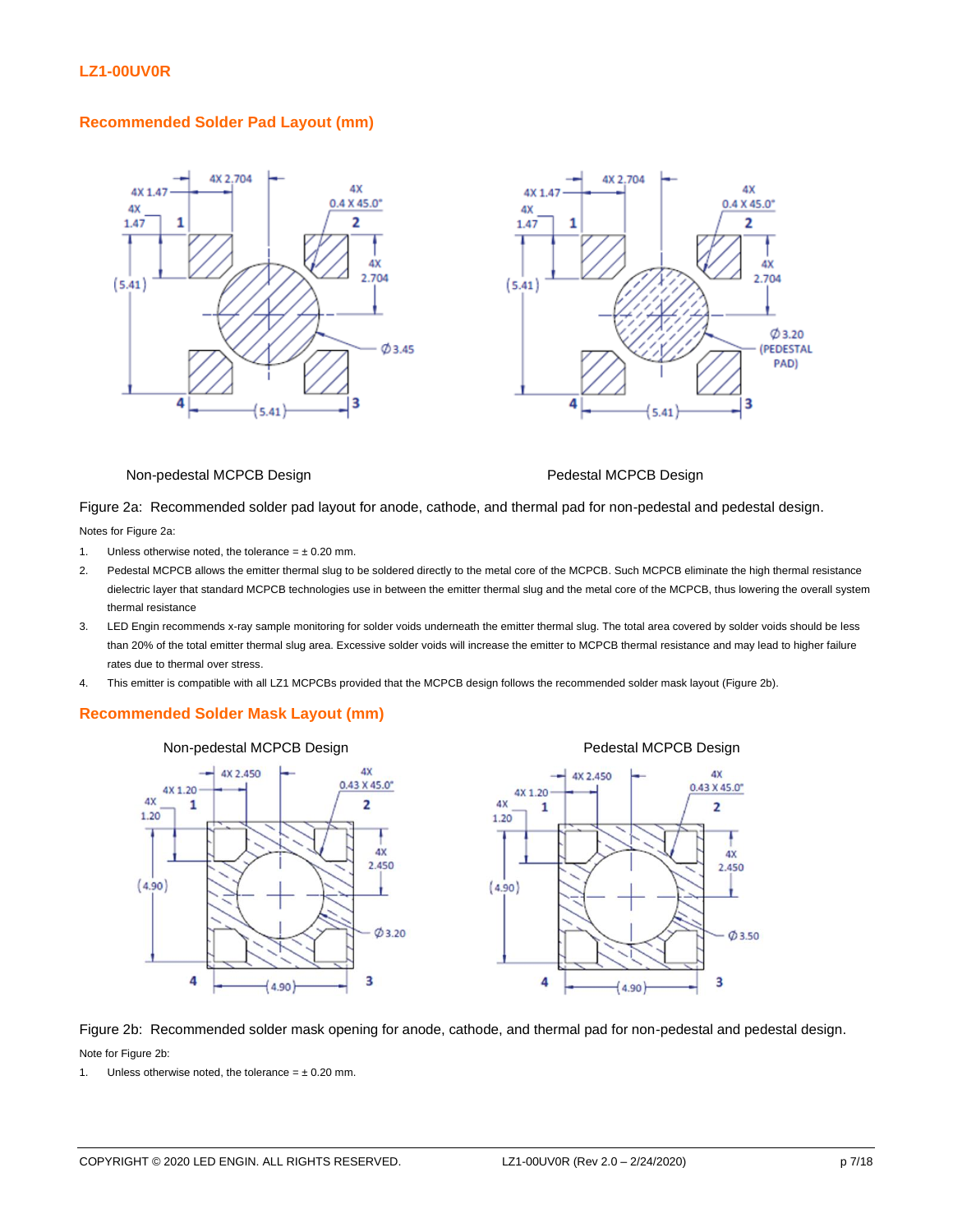#### **Recommended 8mil Stencil Apertures Layout (mm)**



Figure 2c: Recommended solder mask opening for anode, cathode, and thermal pad for non-pedestal and pedestal design. Note for Figure 2c:

1. Unless otherwise noted, the tolerance =  $\pm$  0.20 mm.

#### **Reflow Soldering Profile**



Figure 3: Reflow soldering profile for lead free soldering.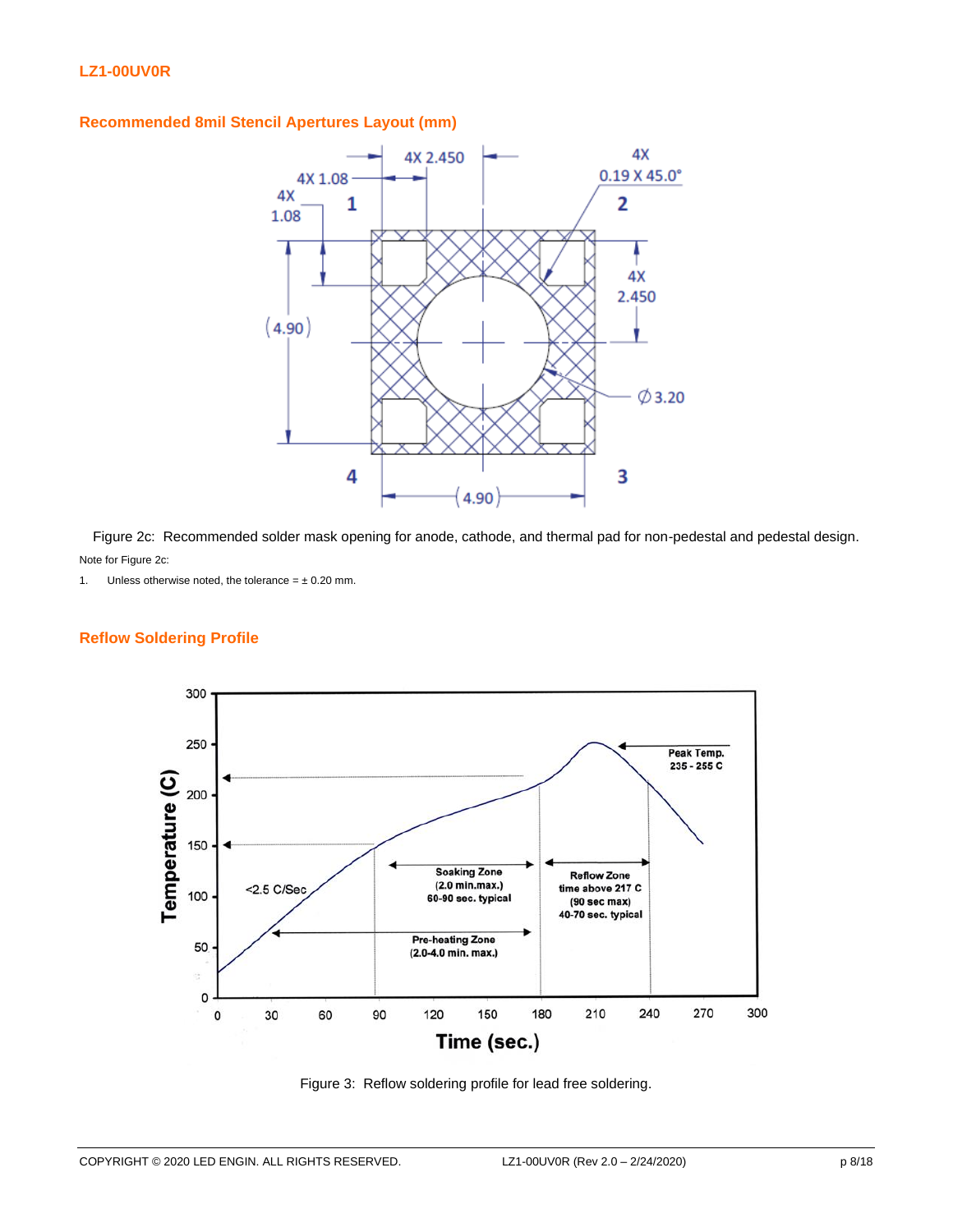#### **Typical Radiation Pattern**



Figure 4: Typical representative spatial radiation pattern.

#### **Typical Relative Spectral Power Distribution**



Figure 5: Typical relative spectral power vs. wavelength  $@$  T<sub>C</sub> = 25°C.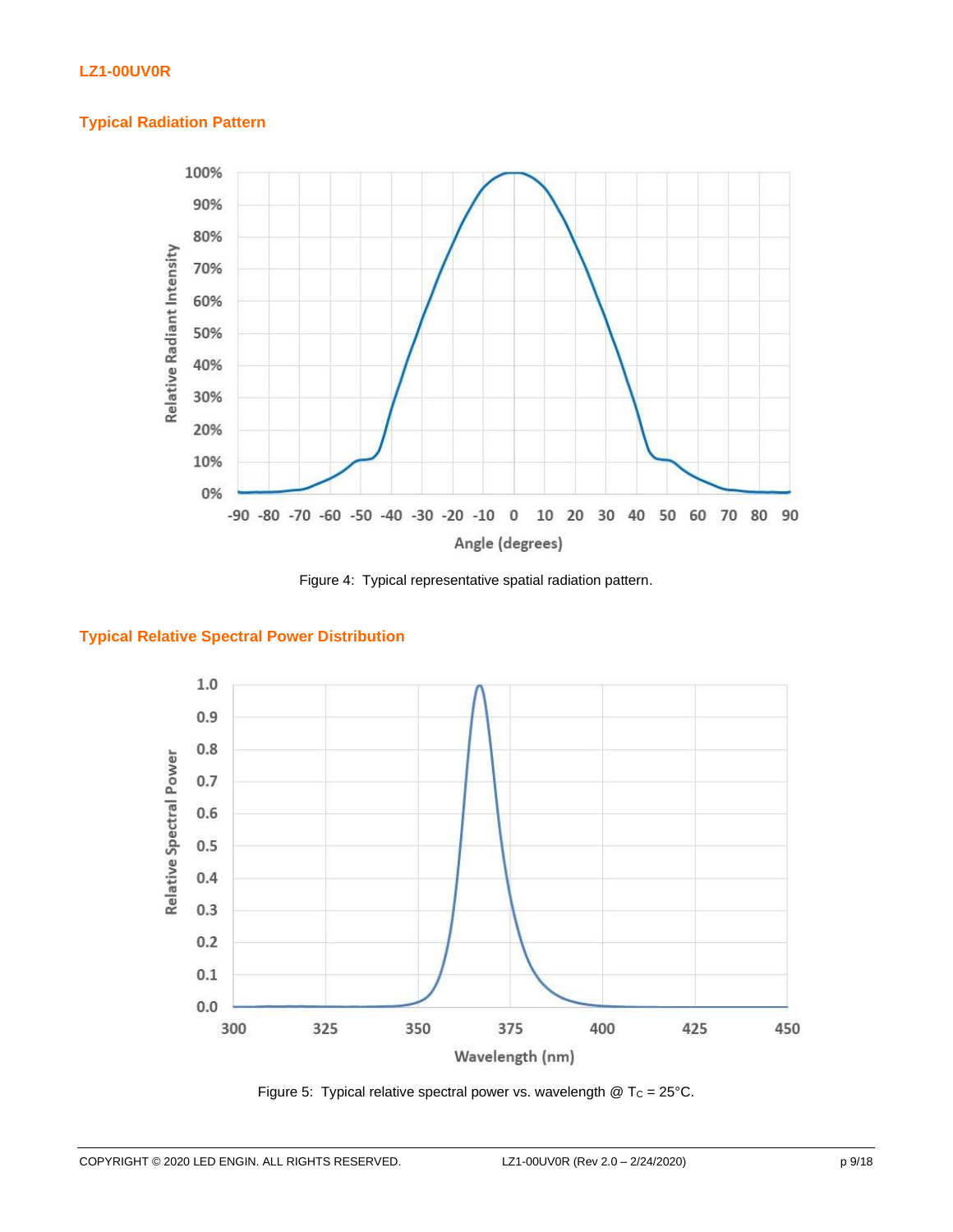



Figure 6: Typical forward current vs. forward voltage  $@$  T<sub>C</sub> = 25°C.

#### **Typical Normalized Radiant Flux over Current**



Figure 7: Typical normalized radiant flux vs. forward current  $@$  T<sub>C</sub> = 25°C.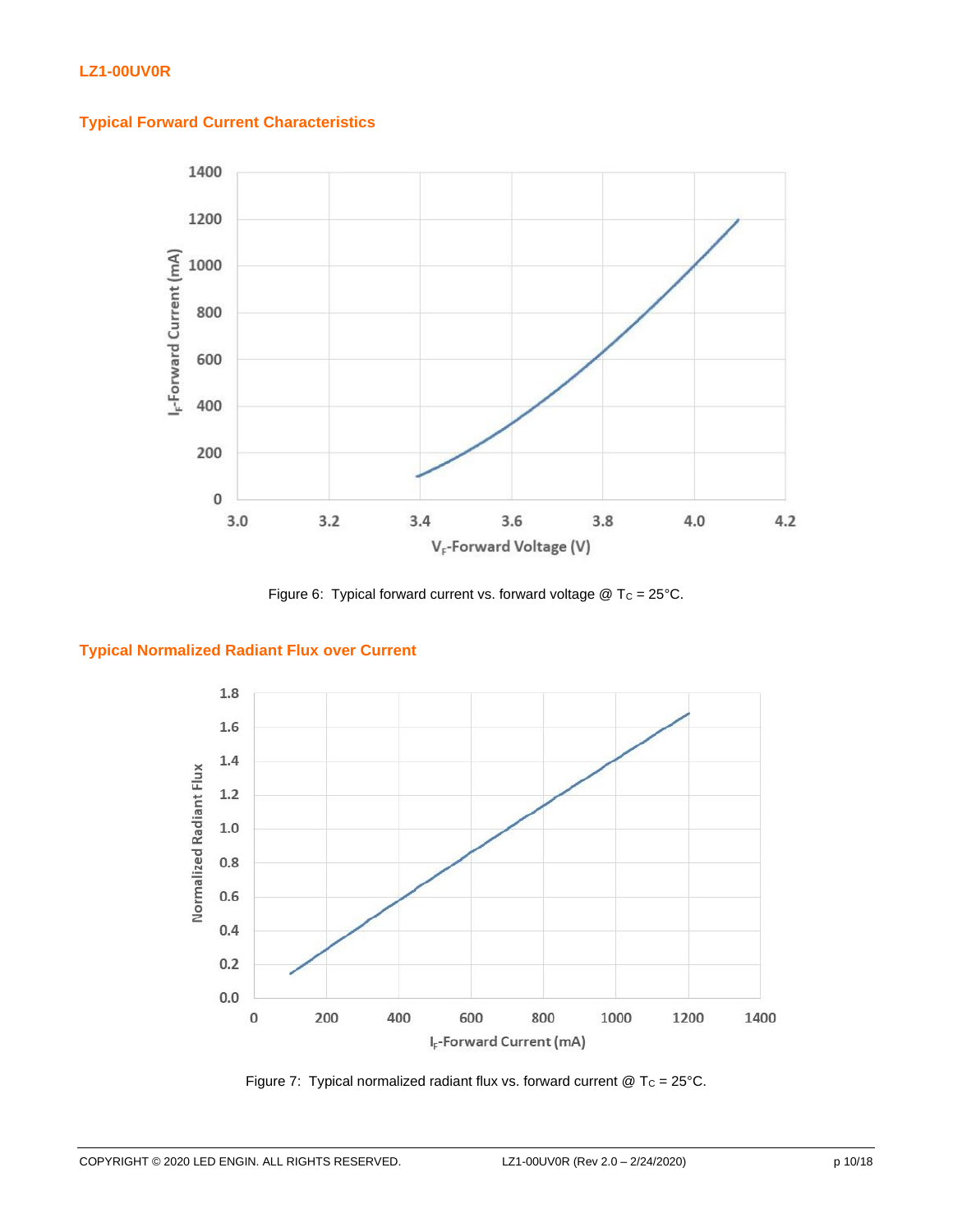



Figure 8: Typical normalized radiant flux vs. case temperature.

#### **Typical Peak Wavelength Shift over Current**



Figure 9: Typical peak wavelength shift vs. forward current @ Tc = 25°C.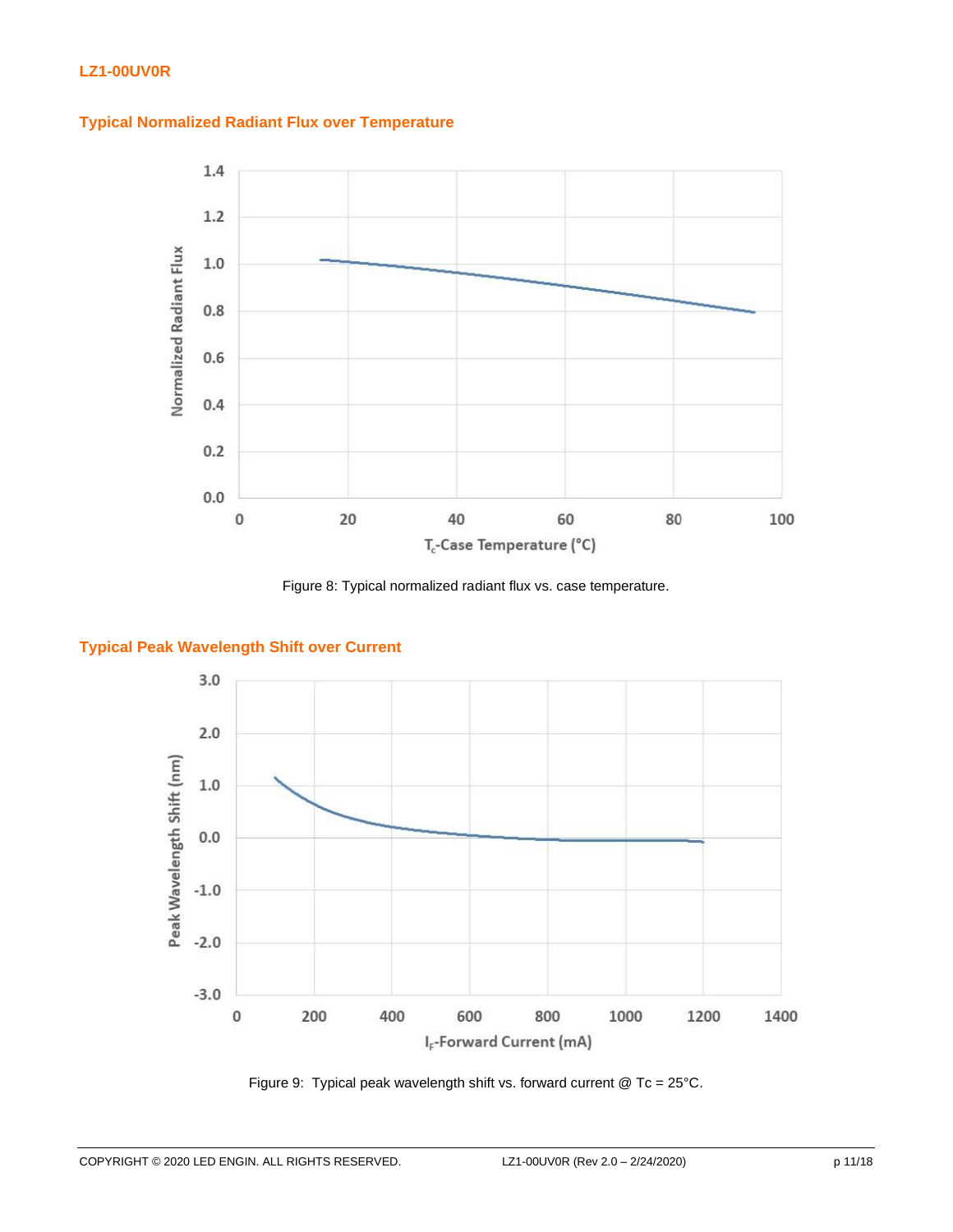





#### **Current De-rating**



Figure 11: Maximum forward current vs. ambient temperature.

Notes for Figure 11:

1. RΘJ-C [Junction to Case Thermal Resistance] for the LZ1-00UV0R is typically 4.2°C/W.

2. RΘJ-A [Junction to Ambient Thermal Resistance] = RΘJ-C + RΘC-A [Case to Ambient Thermal Resistance].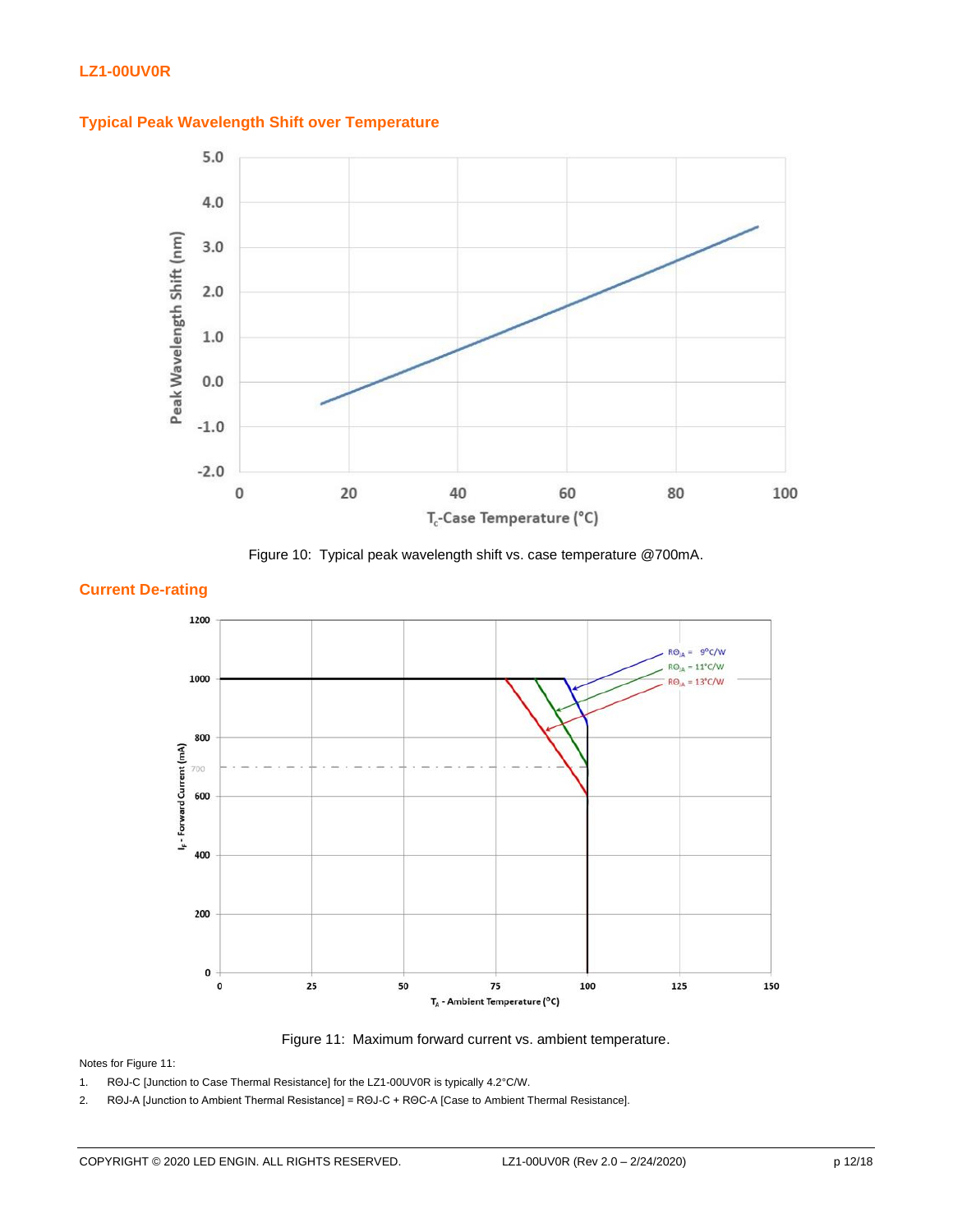

# **Emitter Tape and Reel Specifications (mm)**

Figure 12: Emitter carrier tape specifications (mm).



Figure 13: Emitter reel specifications (mm).

Notes:

- $1.$
- $2.$
- s.<br>Small reel quantity: up to 500 emitters<br>Large reel quantity: 501-2500 emitters.<br>Single flux bin and single wavelength bin per reel.  $\overline{3}$ .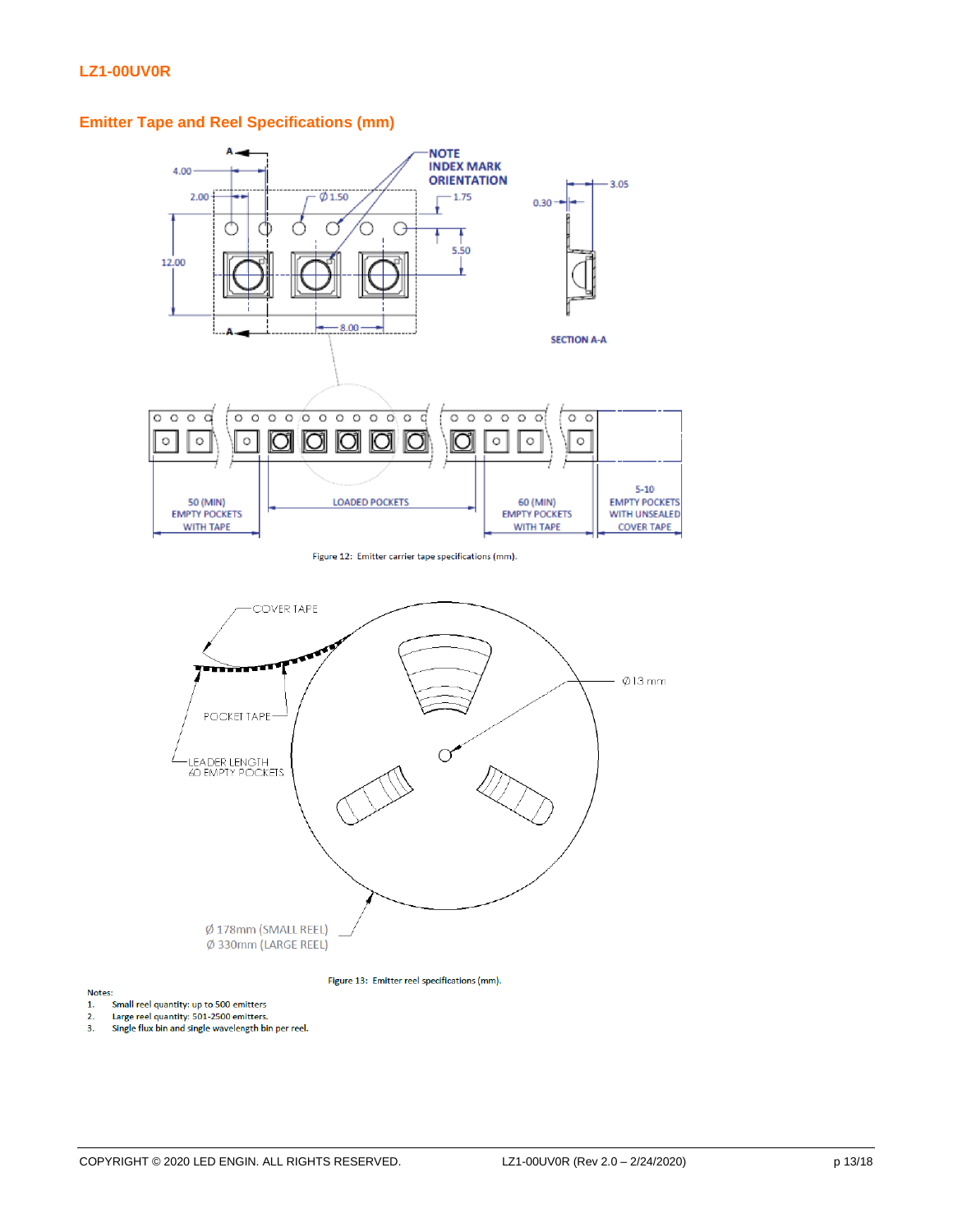# **LZ1 MCPCB Option**

| Part number  | <b>Type of MCPCB</b> | <b>Dimension</b><br>(mm) | <b>Emitter + MCPCB</b><br><b>Thermal Resistance</b><br>$(^{\circ}C/W)$ | Typical $V_f$<br>(V) | Typical $I_f$<br>(mA) |
|--------------|----------------------|--------------------------|------------------------------------------------------------------------|----------------------|-----------------------|
| $LZ1-1xxxxR$ | 1-channel Star       | 19.9                     | $4.2 + 1.5 = 5.7$                                                      | 3.7                  | 700                   |
| $LZ1-3xxxxR$ | 1-channel Mini       | 11.5                     | $4.2 + 2.0 = 6.2$                                                      | 3.8                  | 700                   |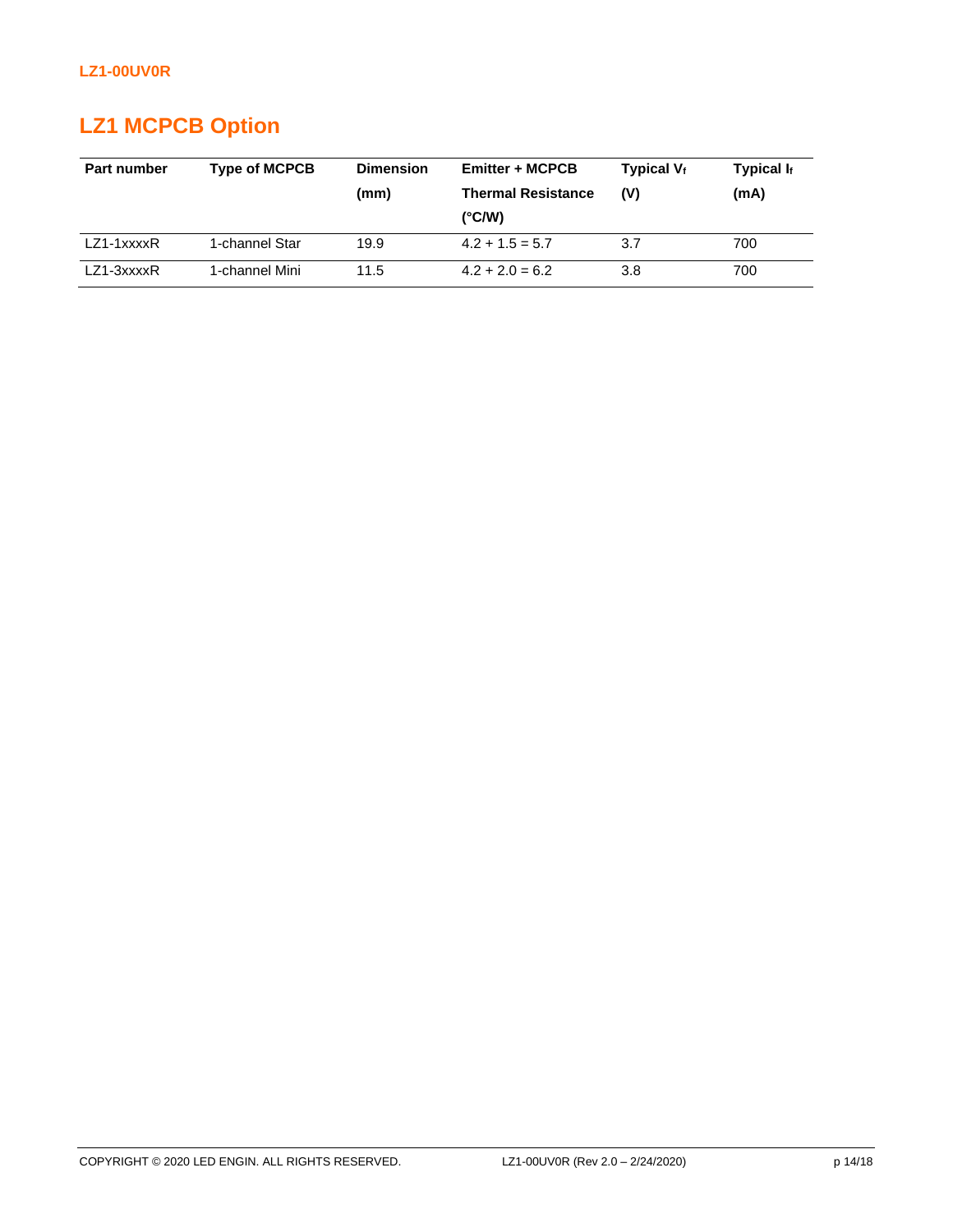# **LZ1-1xxxxx**



Notes:

- 1. Unless otherwise noted, the tolerance =  $\pm$  0.2 mm.
- 2. Slots in MCPCB are for M3 or #4-40 mounting screws.
- 3. LED Engin recommends plastic washers to electrically insulate screws from solder pads and electrical traces.
- 4. LED Engin recommends using thermal interface material when attaching the MCPCB to a heat sink.
- 5. The thermal resistance of the MCPCB is: RΘC-B 1.5°C/W

#### **Components used**

| MCPCB: I       | HT04503       | (Bergguist)                            |
|----------------|---------------|----------------------------------------|
| ESD/TVS Diode: | BZT52C5V1LP-7 | (Diodes, Inc., for 1 LED die)          |
|                | VBUS05L1-DD1  | (Vishay Semiconductors, for 1 LED die) |

| Pad layout |                     |            |                 |  |  |
|------------|---------------------|------------|-----------------|--|--|
| Ch.        | <b>MCPCB</b><br>Pad | String/die | <b>Function</b> |  |  |
| 1          | 1,2,3               | 1/A        | Cathode -       |  |  |
|            | 4,5,6               |            | Anode +         |  |  |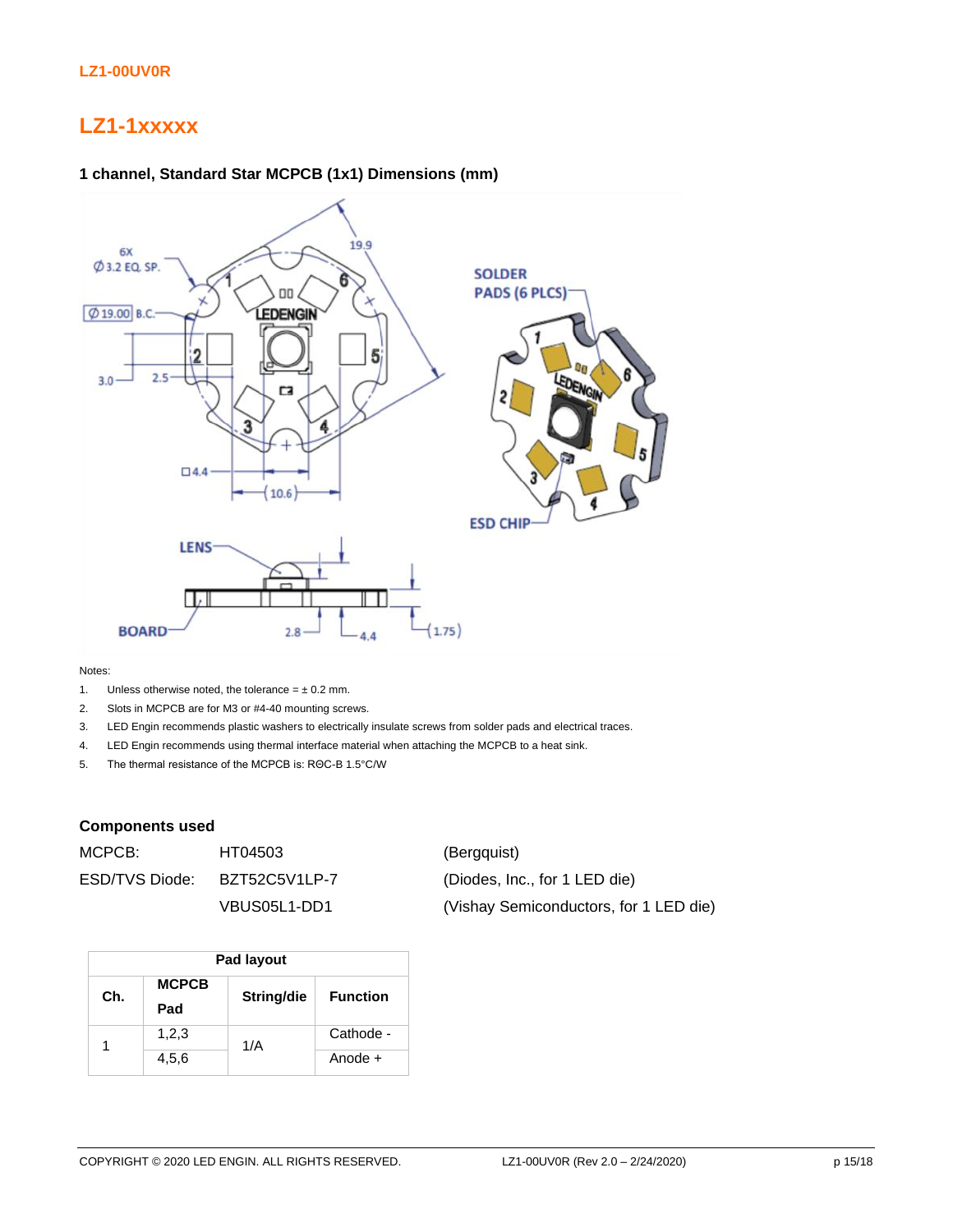# **LZ1-3xxxxx**

#### **1 channel, Mini Round MCPCB (1x1) Dimensions (mm)**



#### Notes:

- 1. Unless otherwise noted, the tolerance  $= \pm 0.20$  mm.
- 2. LED Engin recommends using thermal interface material when attaching the MCPCB to a heat sink.
- 3. The thermal resistance of the MCPCB is: RΘC-B 2.0°C/W
- 4. Previous version of the emitter (p/n: LZ1-30UV00-0000) has different marking: -,+,+,- for pin 1,2,3,4. Please refer to PCN 55 for more details.

# **Components used**

MCPCB: HT04503 (Bergquist) ESD/TVS Diode: BZT52C5V1LP-7 (Diodes, Inc., for 1 LED die) VBUS05L1-DD1 (Vishay Semiconductors, for 1 LED die)

| Pad layout |               |            |                 |  |  |
|------------|---------------|------------|-----------------|--|--|
| Ch.        | <b>MCPCB</b>  | String/die | <b>Function</b> |  |  |
|            | Pad           |            |                 |  |  |
|            | 1             | 1/A        | Anode +         |  |  |
|            | $\mathcal{P}$ |            | Cathode -       |  |  |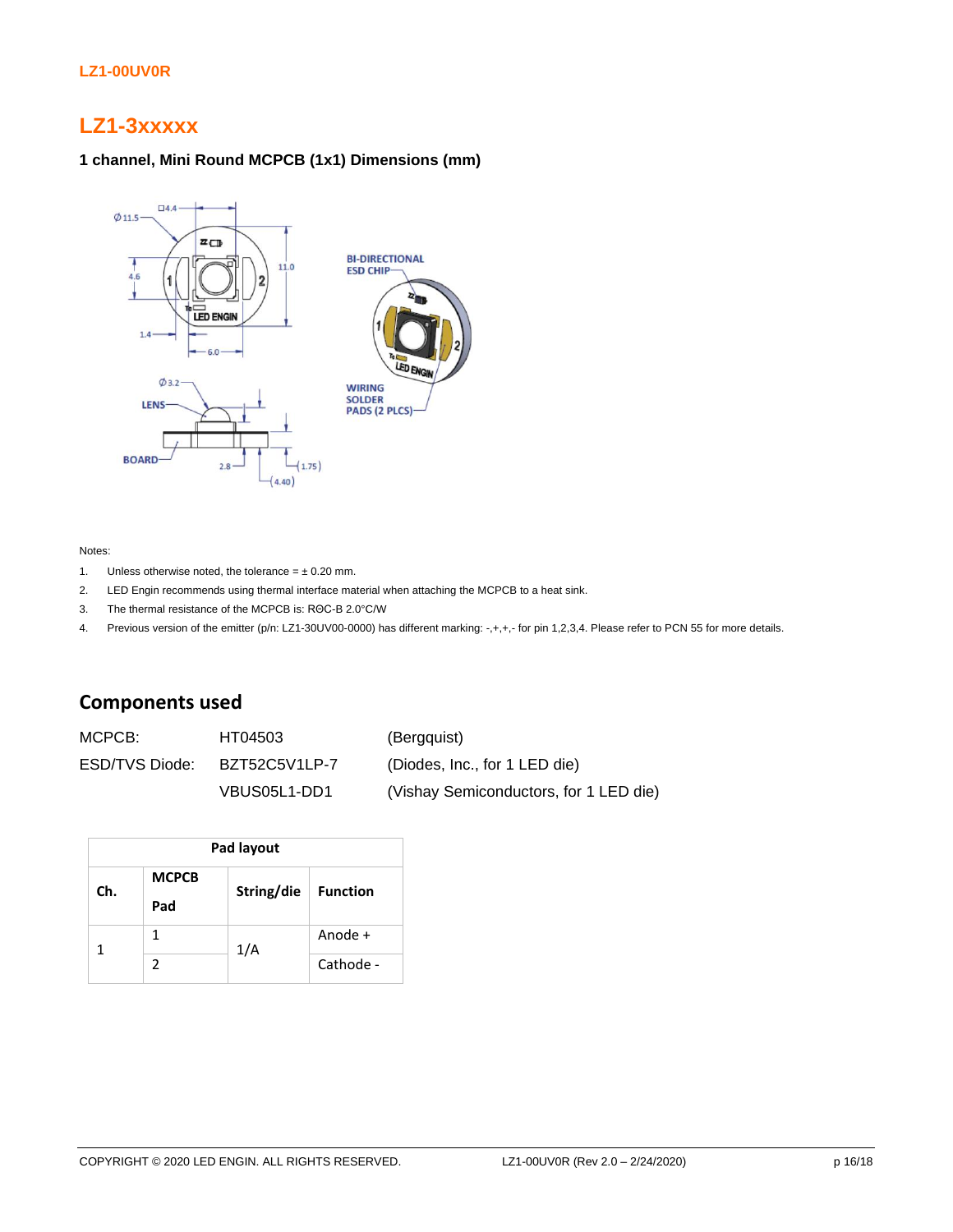#### **Application Guidelines**

#### **MCPCB Assembly Recommendations**

A good thermal design requires an efficient heat transfer from the MCPCB to the heat sink. In order to minimize air gaps in between the MCPCB and the heat sink, it is common practice to use thermal interface materials such as thermal pastes, thermal pads, phase change materials and thermal epoxies. Each material has its pros and cons depending on the design. Thermal interface materials are most efficient when the mating surfaces of the MCPCB and the heat sink are flat and smooth. Rough and uneven surfaces may cause gaps with higher thermal resistances, increasing the overall thermal resistance of this interface. It is critical that the thermal resistance of the interface is low, allowing for an efficient heat transfer to the heat sink and keeping MCPCB temperatures low.

When optimizing the thermal performance, attention must also be paid to the amount of stress that is applied on the MCPCB. Too much stress can cause the ceramic emitter to crack. To relax some of the stress, it is advisable to use plastic washers between the screw head and the MCPCB and to follow the torque range listed below. For applications where the heat sink temperature can be above  $50^{\circ}$ C, it is recommended to use high temperature and rigid plastic washers, such as polycarbonate or glass-filled nylon.

#### **LED Engin recommends the use of the following thermal interface materials:**

- 1. Bergquist's Gap Pad 5000S35, 0.020in thick
	- Part Number: Gap Pad® 5000S35 0.020in/0.508mm
	- Thickness: 0.020in/0.508mm
	- Thermal conductivity: 5 W/m-K
	- Continuous use max temperature: 200°C
	- Using M3 Screw (or #4 screw), with polycarbonate or glass-filled nylon washer (#4) the recommended torque range is: 20 to 25 oz-in (1.25 to 1.56 lbf-in or 0.14 to 0.18 N-m)
- 2. 3M's Acrylic Interface Pad 5590H
	- Part number: 5590H @ 0.5mm
	- Thickness: 0.020in/0.508mm
	- Thermal conductivity: 3 W/m-K
	- Continuous use max temperature: 100°C
	- Using M3 Screw (or #4 screw), with polycarbonate or glass-filled nylon washer (#4) the recommended torque range is: 20 to 25 oz-in (1.25 to 1.56 lbf-in or 0.14 to 0.18 N-m)

#### **Mechanical Mounting Considerations**

The mounting of MCPCB assembly is a critical process step. Excessive mechanical stress build up in the MCPCB can cause the MCPCB to warp which can lead to emitter substrate cracking and subsequent cracking of the LED dies

#### **LED Engin recommends the following steps to avoid mechanical stress build up in the MCPCB:**

- Inspect MCPCB and heat sink for flatness and smoothness.
- Select appropriate torque for mounting screws. Screw torque depends on the MCPCB mounting method (thermal interface materials, screws, and washer).